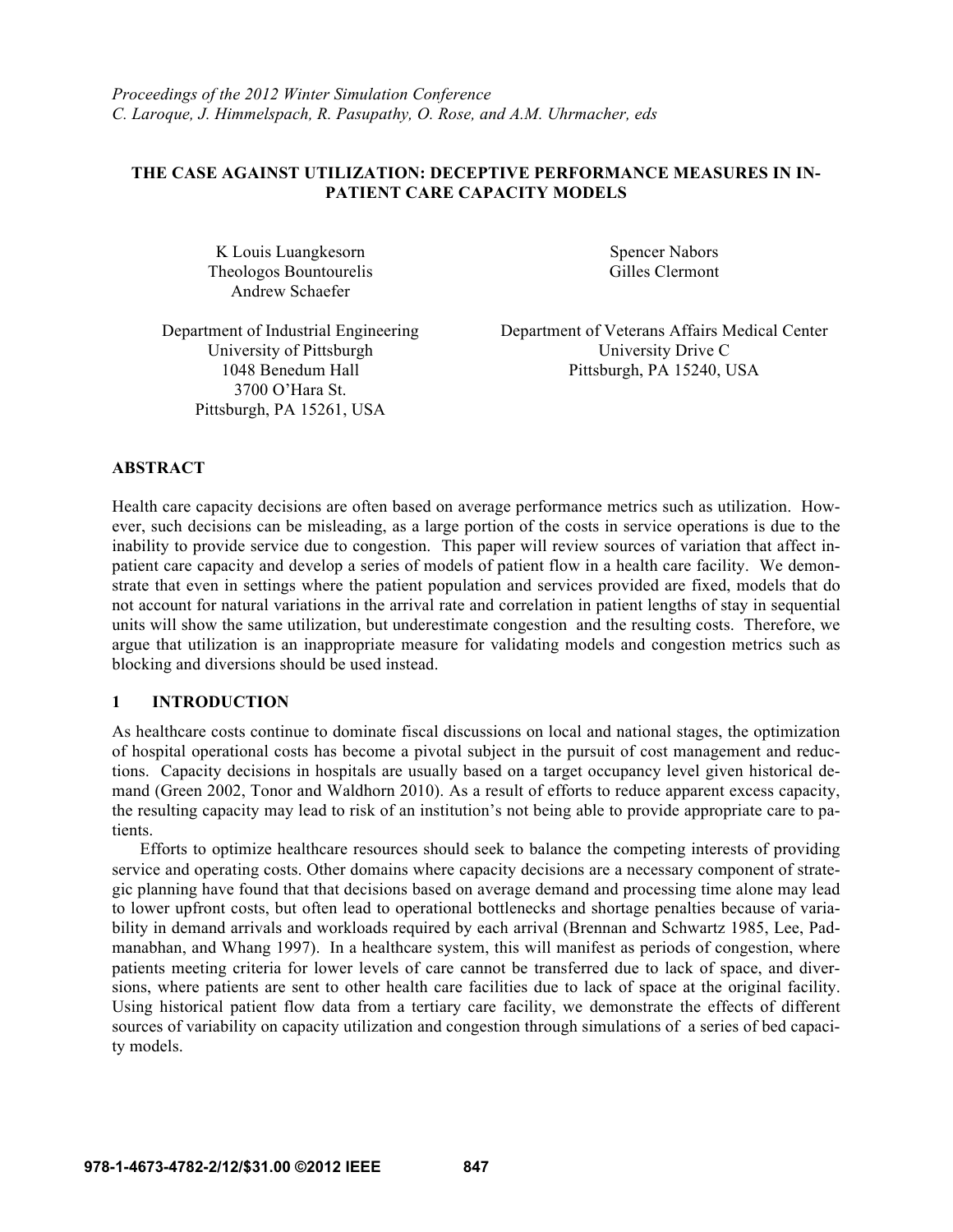# **2 LITERATURE REVIEW**

Most of the literature on capacity modeling in health care facilities does not consider variability. In this review, we look at some examples of modeling in health care facilities. Then we review literature on health care capacity modeling that specifically discusses sources of variability and their impact.

# **2.1 Capacity Modeling for Analysis and Managing In-patient Care/Critical Care Facilities**

Modeling efforts in health care face challenges beyond those documented in other application domains. In a review of over 200 papers on simulation applications to healthcare problems Wilson (1981) found that only 16 reported that recommendations were acted upon. Brailsford et al. (2009) examined 342 articles from mainstream academic journal publications. They rated each based on the scale of implementation. 171 articles (50%) were suggested (theoretically proposed by authors), 153 (44.7%) were conceptualized (discussed with the clients), and only 18 (5.3%) were implemented (actually used in practice). Katsaliaki and Mustafee (2010) looked at 201 high-quality journal papers published from 1970 to 2007 on healthcare related simulation research. They found only 11 out of 201 (5.4%) reported on the implementation of results to stakeholder organizations. Van Lent et al. (2012) performed a similar review using papers on simulation in health care from 1997 to 2008. Out of 89 papers, 21 reported that the hospital accepted the results while 16 reported implementation or partial implementation of the recommendations. They identify a number of factors that tend to lead towards acceptance and implementation including data availability, validation and verification with historic data, and the use of generic models that present general principles.

 Modeling efforts in health care face challenges beyond those documented in other application domains. Carter and Blake (2005) describe a sampling of projects they have participated in and discuss some special difficulties such as issues with data collection, dealing with patient confidentiality, unique characteristics of each facility, need for greater modeling detail, difficulty in tracking clinicians and points of decision making, and unplanned critical events. These factors can lead to difficulty in bringing modeling projects to completion, being relevant for decision makers, and developing generalizable insights. Some of the methods typically used by modelers such as limiting the scope of the model and abstracting some details can lead to the model missing details that lead to incorrect recommendations.

# **2.1.1 Modeling in Health Care Settings**

The bulk of contributions in health care facility modeling can be partitioned into two main categories: (1) estimating and optimizing patient flow; and (2) reducing operating costs without compromising the level of patient care.

 The first category is driven by the need of many healthcare providers to streamline patient flow in a way that minimizes delays and maximizes patient satisfaction. Hence, a significant part of the literature adopts certain patient flow characteristics as an objective and as a starting point for their analysis. In this context, they examine necessary organizational and resource changes as well as additional interventions needed to optimize patient admission rates and delay times.

Lowery (1992) presented a simulation model of the surgical suite and critical care areas of a large hospital. The primary objective was to assess the impact of critical care bed configurations on performance measures such as bed utilization, the number of patients denied admission, bumped, or accommodated on alternative units. Harper and Shahani (2002b) demonstrated the importance of modeling the various types of patient flows when simulating bed occupancies and patient rejection rates. They showed that the explicit modeling of patient mix results in higher-fidelity models that are able to capture the bed occupancy fluctuations over time. Cochran and Bharti (2006) presented the methodology underpinning the compilation and validation of a large-scale simulation model that includes the ICU and telemetry units. The validation was done using hospital data for an existing facility. The model was subsequently used to solve a stochastic bed-balancing problem that leads to balanced bed utilization rates that minimize the blocking of beds across different units.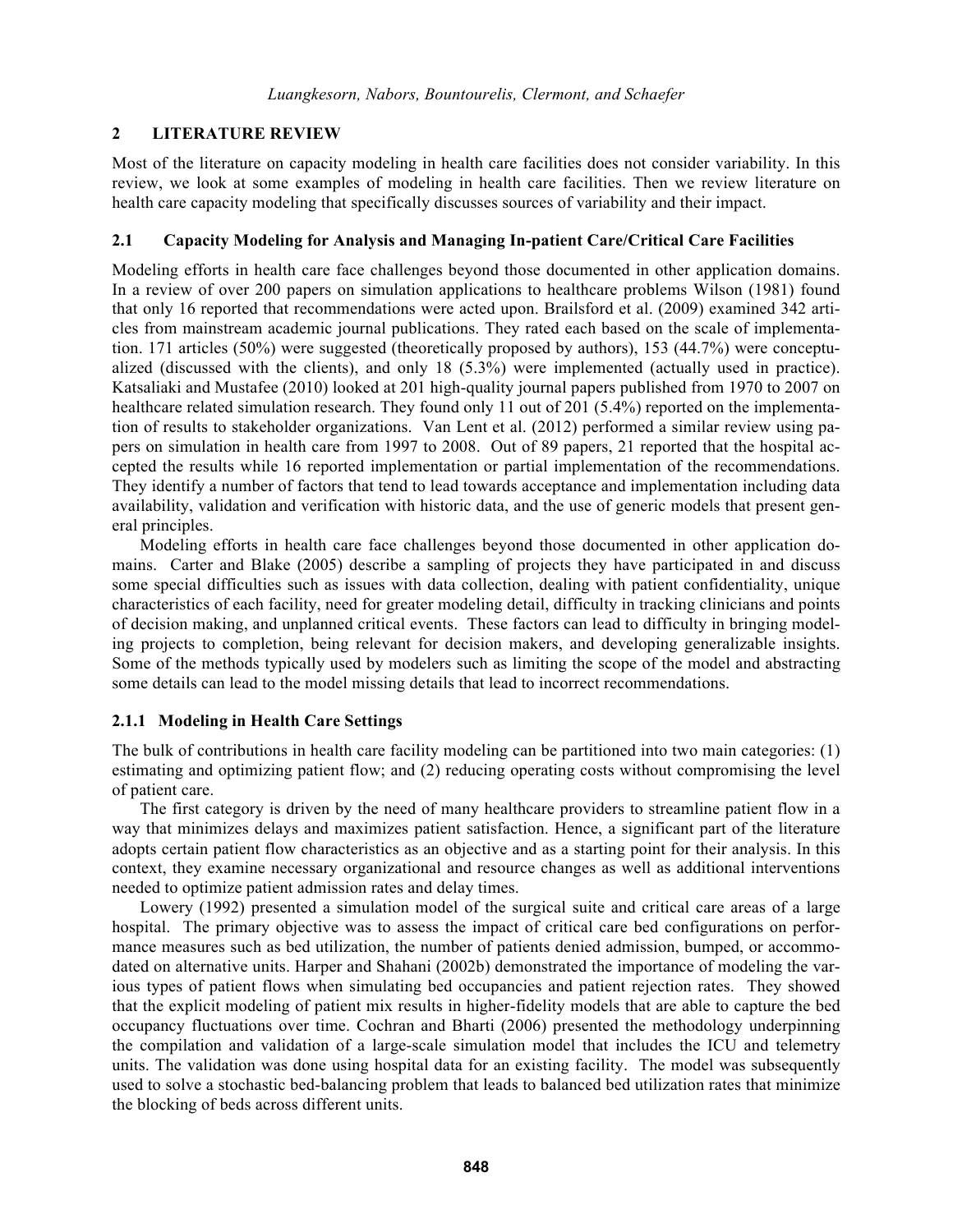#### *Luangkesorn, Nabors, Bountourelis, Clermont, and Schaefer*

The second broad category is motivated by the pressing need to simultaneously reduce hospital operating costs without compromising the quality of provided health care. While some of the existing literature includes simulation models to inform resource allocation decisions in budget-constrained environments, models that consider the effect of bed and staffing allocations have received the most attention. The latter category of healthcare simulation models is especially relevant to the modeling, analysis, and management of ICUs.

Williams (1983) developed a simulation model to select the number of beds needed to meet the hospital standards of care. The model was calibrated with patient data collected over a period of 12 months. Williams used this model to examine the effect of the number of ICU beds and admissions, transfers, premature discharges, empty beds and operating costs. Vassilacopoulos (1985) used a simulation model to determine the number of beds required by inpatient units to satisfy several measures of operating efficiency such as high occupancy rates, immediate admission of emergency patients, and short patient waiting lists. Ridge et al. (1998) investigated the relationship between admission rules and rejection rates in a single ICU unit where the patients are classified as either emergency or non-emergency and rules incorporated for diverting patients when bed occupancy thresholds are reached. They highlighted the nonlinear relationship between the number of beds, the occupancy levels, and transfer rates.

#### **2.1.2 Examination of Effects of Variability**

Lowery (1993) constructed and validated a critical care simulation model by examining the occupancy rates and the number of refused admissions to the unit due to lack of available beds. Harper and Shahani (2002a) studied the complex relationships between bed allocation, bed occupancy rates, and the denied admission rate. Costa et al. (2003) illustrated the danger in using only average values to determine the number of critical care beds in the face of nonlinearity and system variability. By considering alternative bed configurations, it was shown that using only average values, the bed requirements can be underestimated.

 Rauner et al. (2003) use generalized linear models (GLM) to model length of stay (LOS) in order to study the impact of various factors on hospital reimbursement rates. The GLM included disease code or surgical procedure, day and month of admission, admission type, and discharge type. This was used to test hypothesis regarding the significance of the day of week of admission, month of admission, and the type of admission and discharge. This work resulted in recommendations regarding hospital capacity planning and operating policies as well as improvements in the reimbursement policies to align hospital incentives with overall healthcare goal.

 Shahani, Ridley, and Nielsen (2008) present a simulation model for a single critical care unit (CCU). Emphasis was given to the modeling of the patient mix using the CART method to obtain LOS distributions for statistically different patient categories. (Litvak et al. 2008) use both simulation as well as the Equivalent Random Method (ERM) to generate the same expectation and variance of overflow in a single multi-server unit. They allow for three types of ICU patients arriving according to separate Poisson processes and use these models to investigate regional ICU capacity in the Netherlands.

Queueing models have also been used to test assumptions about arrival distributions. Kim et al. (1999) look at an ICU unit where patients come from the general wards, emergency room, elective surgery and emergency surgery. They use an *M/M/c* queueing model for the ICU and use a simulation model to test various assumptions. In particular, using a uniform arrival process instead of Poisson leads to underestimating the number of waiting patients by 2/3. They further come to the conclusion that capacity issues are not due to the overall capacity of the unit, but to the timing of bed supply and demand. McManus et al. (2004) compare queueing models against simple averages. Using these models show exponential increase in rejection rates when utilization exceeds 80% compared to using simple averages. They comment that the stochastic nature of patient flow may lead health planners to underestimate resource needs in busy intensive care units. Griffiths et al. (2006) use a *M/H/c/∞* queuing model, representing high variability in LOS through a hyper-exponential distribution. They confirm that capacity planning in the intensive care unit (ICU) cannot simply be based on averages as this may generate an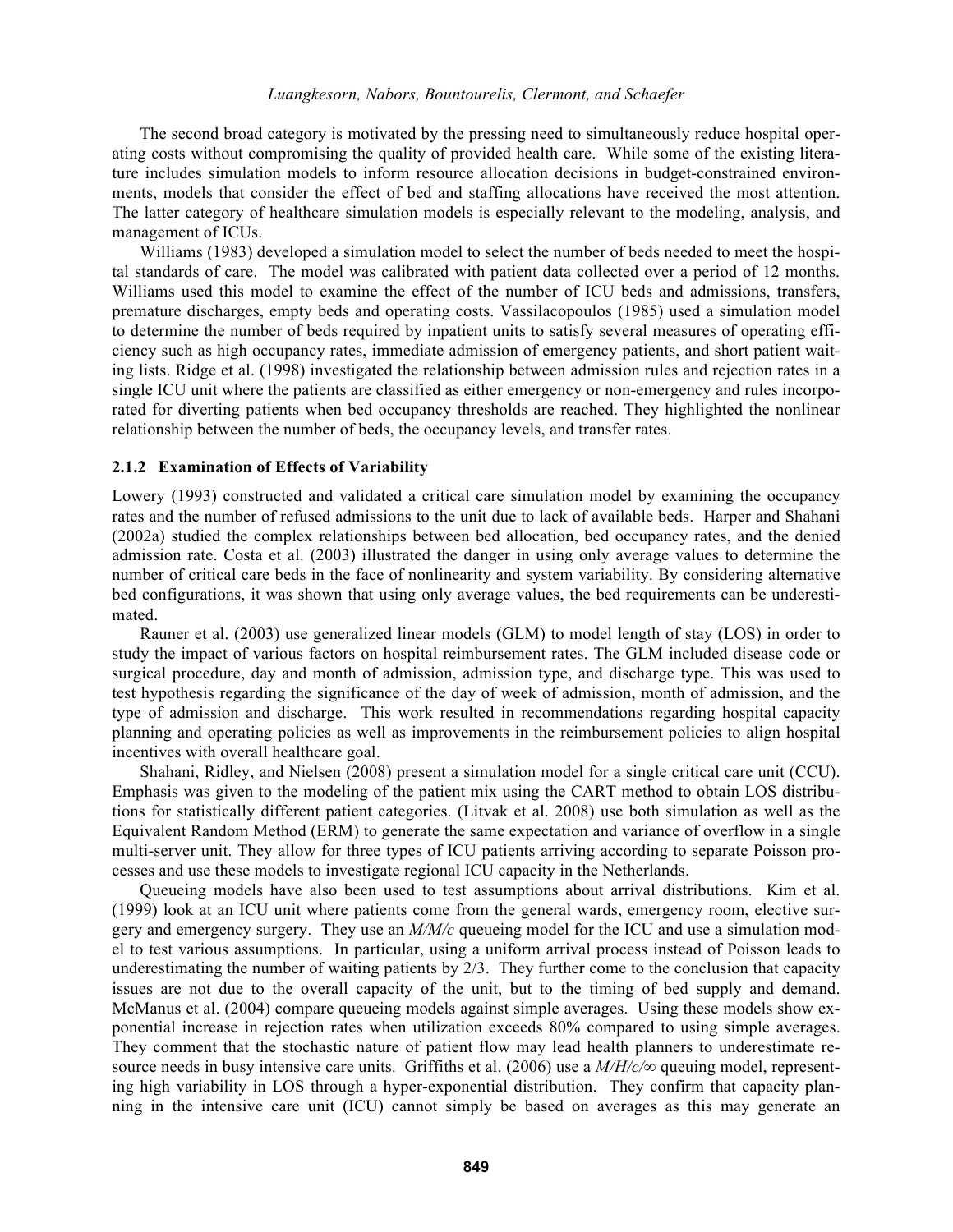underestimation of resource needs during busy periods. Kolker (2009) incorporated day-to-day variability in a model developed to look at the effects of managing the elective surgery schedule on ICU operations. Bekker and de Bruin (2010) look at the impact of time-stationarity on the number of required beds and fraction of refused admissions. They develop approximations of a  $M/H/c/c$  queuing model. They find that this causes a considerable effect on the reported fraction of refused admissions as the weekdayweekend pattern of arrivals is taken into account.

### **2.2 Summary**

Reports examining regional hospital bed capacity tend to use average performance based standards for planning purposes. Traditionally, researchers have used occupancy rates or utilization as this data is readily available in healthcare systems, but this does not account for variation or the fact that not all beds provide the same capability (Bazzoli et al. 2006).

 While there are reports in the literature that discuss the dangers of using average based metrics, stationary arrival rates, and assuming homogeneous patient populations when modeling length of stay, many documented models that are used in practice make those assumptions. Reports examining regional hospital bed capacity tend to use average based standards for planning purposes, with expectations of a certain percentage of beds over the average (Tonor and Waldhorn 2010), but in reality there is no objective standard for measuring bed capacity constraints.

 Our earlier work (Bountourelis et al. 2011) demonstrated the need to look at medically indicated length of stay (MLOS) as opposed to actual LOS as well as the need to look at in-patient care throughout the hospital instead of ICU in isolation, which are lacking in the overwhelming majority of patient flow models in the literature. This paper will develop an set of models of patient flow that examines the effects of non-stationary arrival rates and heterogeneous population LOS in a facility that accounts for multiple levels of care on both average based and service based performance measures. This will demonstrate that utilization does not reflect congestion and the resulting costs of blocking and diversions.

## **3. MODELING CASE STUDY**

In this modeling exercise, we will develop a range of models with increasing fidelity. We will start with a mean value analysis that ignores variation, than progressively increase the fidelity of the model by incorporating non-stationarity of demand and correlated length of stays in the various units.

The hospital model is of a facility with two patient sources and four levels of care (Figure 1). Patients can arrive from *internal* sources, such as clinics or surgery. *External* sources would include the emergency department, other care institutions, or direct admissions from home.



Figure 1: Model diagram of patient sources and units

A patient admission is defined as a sequence of stays in units corresponding to four levels of care: intensive care, step down unit (a lower level of care than intensive care), monitored (telemetry), and non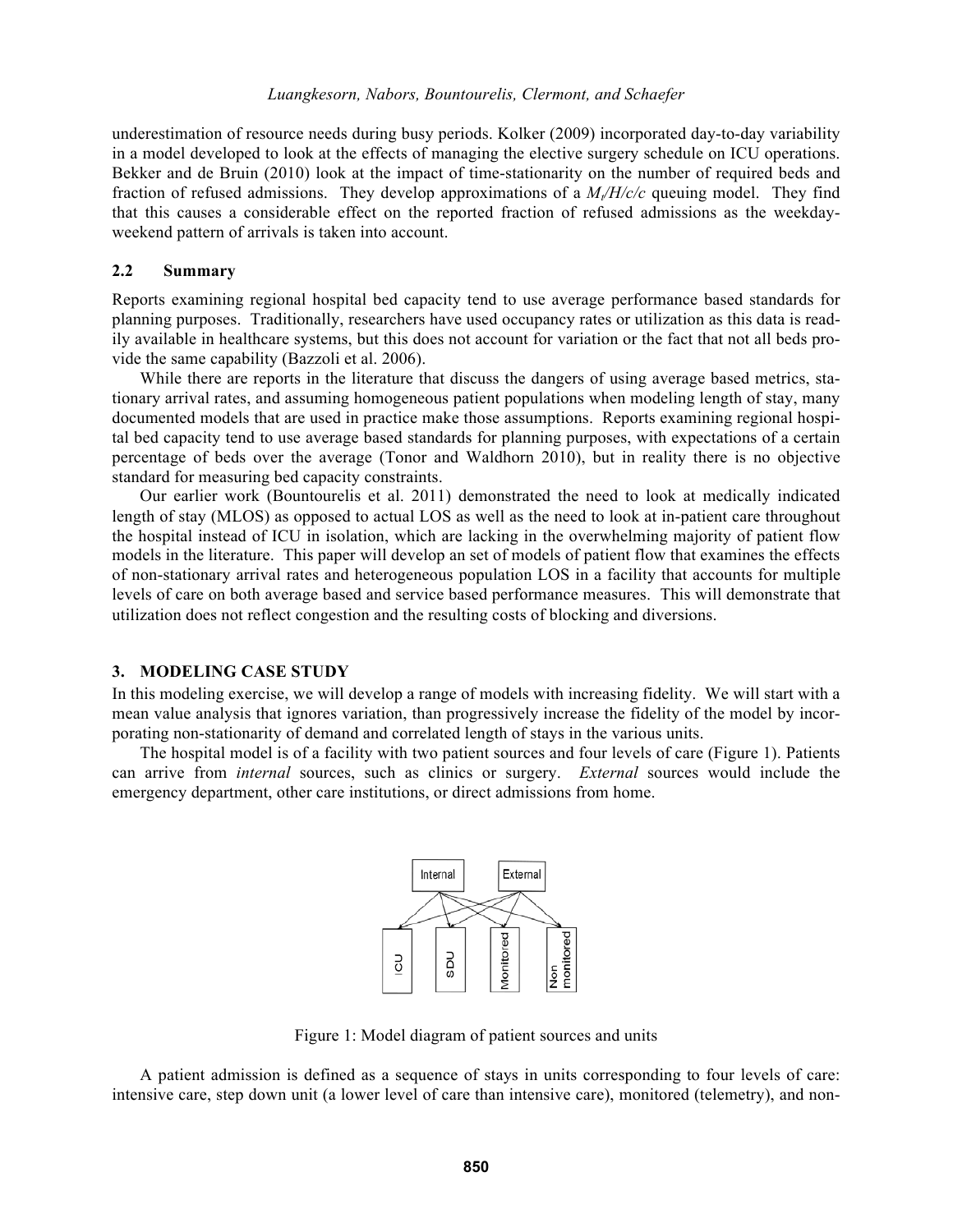monitored (general medical or surgical wards without telemetry). Patients can enter at any point, and as they progress in their treatment, can in principle move from any unit to any other unit until they reach a conclusion of their treatment. In addition, the patient can have as part of the sequence of stays a period in an outside location.

# **3.1 Data**

For arrival and patient length of stay data we use patient arrival, patient movement, and transfer request data collected over a 18 months from July 2010 through December 2011 from a local tertiary care facility (Bountourelis et al. 2011). For each admission the data includes the source of the patient, day and time of initial admission, the sequence of units the patient was in, and the medically required length of stay in each unit.

 Length of stay data is based on a combination of data on patient movement as well as requests to transfer patients. Following Bountourelis et al. (2011) we use the time between the request to transfer in and request to transfer out of a unit as the MLOS (Figure 2). Using the MLOS for each patient that is based on physician determination of the suitability of a patient to move provides length of stay input data that is independent of the state of the system. This then allows us to use the period between the time a request to transfer is received to the time that a patient actually moves to the next unit as a performance measure of blocking.



**Medical LOS** 

Figure 2: Patient length of stay sequence using medially indicated length of stay (MLOS)

## **3.2 Model Development**

We develop a notional hospital based on mean value analysis of arrivals and MLOS requirements. For each ward in the hospital, the average arrivals per week and average medical length of stay was calculated (see Table 1). The average MLOS times the number of stays generated in a week for each unit yields the average bed hours of care generated in a week, or the weekly demand of bed hours. From this, by dividing by the hours per week we determine the average beds required and also the number of beds that would be equivalent to 20% reserve capacity.

| Table 1. Level of earl statisties        |       |            |           |               |  |
|------------------------------------------|-------|------------|-----------|---------------|--|
|                                          | ICU   | <b>SDU</b> | Monitored | Non-monitored |  |
| Mean MLOS                                | 108.3 | 116.7      | 106.8     | 105.6         |  |
| <b>Standard Deviation MLOS</b>           | 130.8 | 1597       | 126.9     | 119.5         |  |
| Bed hours/week                           | 4035  | 1257       | 4637      | 10440         |  |
| Mean required beds                       | 24.0  | 7.5        | 27.6      | 62.1          |  |
| Model configuration (20% extra capacity) | 29    |            | 34        | 75            |  |

Table  $1: I$  evel of care statistics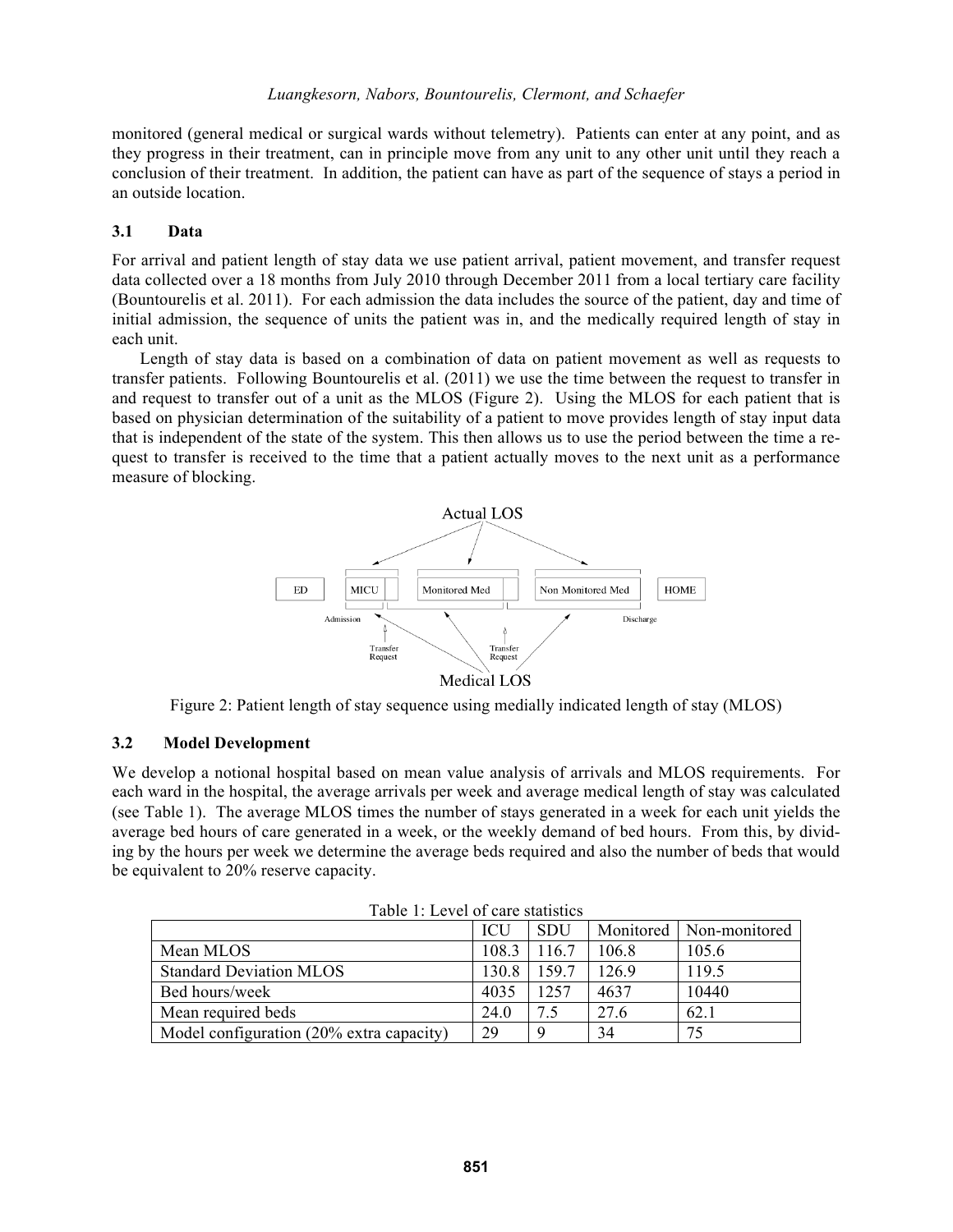#### **3.3 Simulation Model Description**

To determine the arrival rate, the sum of the hourly arrival rates over the week was taken. Then the average interarrival time was calculated and the resulting value used as the mean of the exponential distribution for interarrival times (Table 2).

| Internal | External |
|----------|----------|
| 32.6     | 92.8     |
| 5.15     | 1.81     |
| 0.24     | 0.32     |
| 0.23     | 0.05     |
| 0.30     | 0.49     |
| 0.51     | 0.98     |
|          |          |

Table 2: Weekly internal and external arrivals

For all simulation models, when an admission arrival is generated, the simulation samples from the historical data of patients with the given patient source. Each patient sampled is defined by the historical sequence of stays in the hospital along with historical medical length of stay.

*Blocking* occur if a patient MLOS has been reached within the simulation so is ready to be transferred, but there is no bed available in the destination unit. When this occurs, the patient remains in place occupying the current bed, and the time is credited to the MLOS in the destination unit. When a bed is opened, the patient will transfer into the destination unit. The time in between the time the transfer was authorized and the actual transfer is charged as blocking.

*Diversions* occur when at the time of admission or if a patient needs to move to a higher level of care, there is no bed available. If not, check at higher levels of care. If no bed is available then the patient is declared to be diverted and leaves the system.

 We implement four models using the SimPy simulation library (Vignaux, Muller, and Helmbold 2012) that differ according to the representation of the arrivals and length of stay as described in Table 3: (i) a base model with stationary (S) arrivals and independent (I) MLOS (SI), (ii) stationary arrivals and empirical (E) MLOS (SE), (iii) non-stationary (N) arrival rates and independent MLOS (NI), and (iv) non-stationary arrival rates and empirical MLOS (NE). The implementation details are described in the following sections.

| Model    |             | SE         |                | NE             |
|----------|-------------|------------|----------------|----------------|
| Demand   | Stationary  | Stationary | Non-stationary | Non-stationary |
| LOS type | Independent | Empirical  | Independent    | Empirical      |

Table 3: Characteristics of models for comparison

### **3.3.1 Stationary vs. Non-Stationary Arrivals**

We employ two approaches for modeling patient arrivals corresponding to (i) a stationary, and (ii) nonstationary Poisson distribution. Non-stationary arrivals correspond to a more accurate representation of the arrival stream, however it can be more complex to represent in models. The question to be addressed is if ignoring non-stationarity effects the findings of the model.

 For stationary arrivals, the patients are generated hourly using a Poisson distribution with a fixed rate resulting from determining the average hourly arrival rate from each source over a week.

 To model non-stationary arrivals, we calculated the average number of arrivals for each hour of the week over the 18 month data collection period. The external and internal arrivals are shown in Figure 3. The calculated rates reflect the variability of patient arrivals during the day and the fact that external patients tend to also arrive on weekdays as opposed to weekends.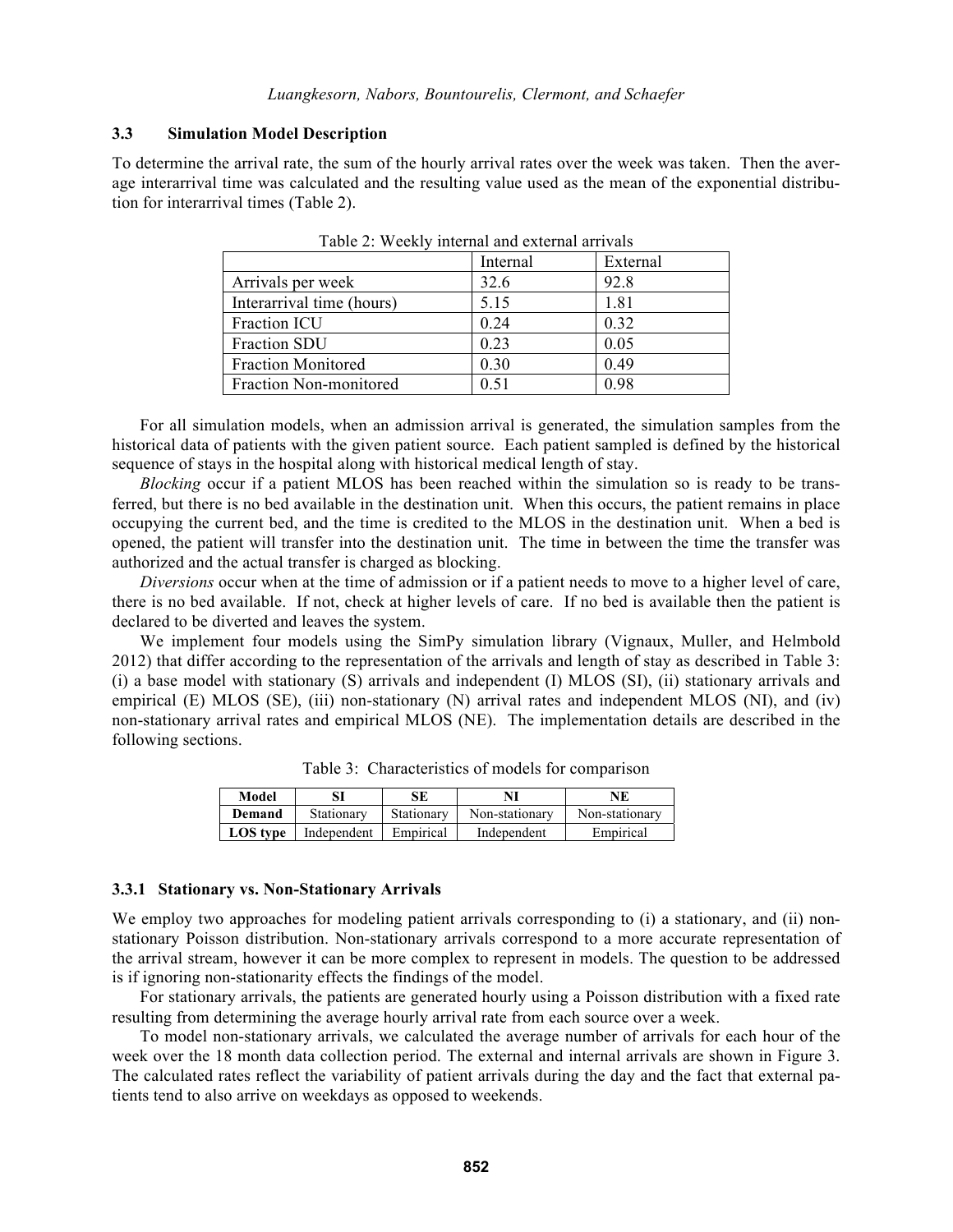#### *Luangkesorn, Nabors, Bountourelis, Clermont, and Schaefer*

 In both cases, arrivals from each source are generated for each hour of the simulation. After the number of arrivals are generated, exact time of the arrival is distributed within the hour using a Uniform(0, 1) distribution. Patient arrivals are generated every hour. For each hour, the number of arrivals are generating using a Poisson distribution, then the time of the arrivals is randomly chosen within the hour using a uniform distribution. This procedure is followed for both internal and external patients. This method generates patients where the rate of arrivals changes over time. In particular, it reflects the fact that patients tend to arrive on weekdays as opposed to weekends, and patients that come from other areas of the hospital tend to arrive during standard working hours, while those from outside the hospital arrive seven days a week.



Figure 3: Arrival rate by source and hour of week

### **3.3.2 Independent vs. Empirical LOS Sequences**

The MLOS was similarly modeled in two ways. First was to use an independent fitted distribution, the second was to use the empirical LOS sequence of a single patient from admission to discharge.

 To fit a distribution to the MLOS for each unit, we used a lognormal distribution. We noted in our literature review that this was commonly used for modeling patient LOS. We evaluated this assumption using QQ-plots and the Chi-squared test for each of the units. For example, with the ICU there were 1453 data points. We see that the resulting QQ-plot (Figure 4) follows the  $45^{\circ}$  line closely until the last 9 points (the tail 0.6%). Further evaluation using the Chi-squared test with 11 bins, sizing the bins to ensure that all bins had a reasonable number of points, we obtained a p-value of 0.32, which does not reject a hypothesis that the ICU MLOS is correctly modeled with a lognormal distribution.



Figure 4: QQ Plot of Actual vs. Expected ICU LOS using Lognormal distribution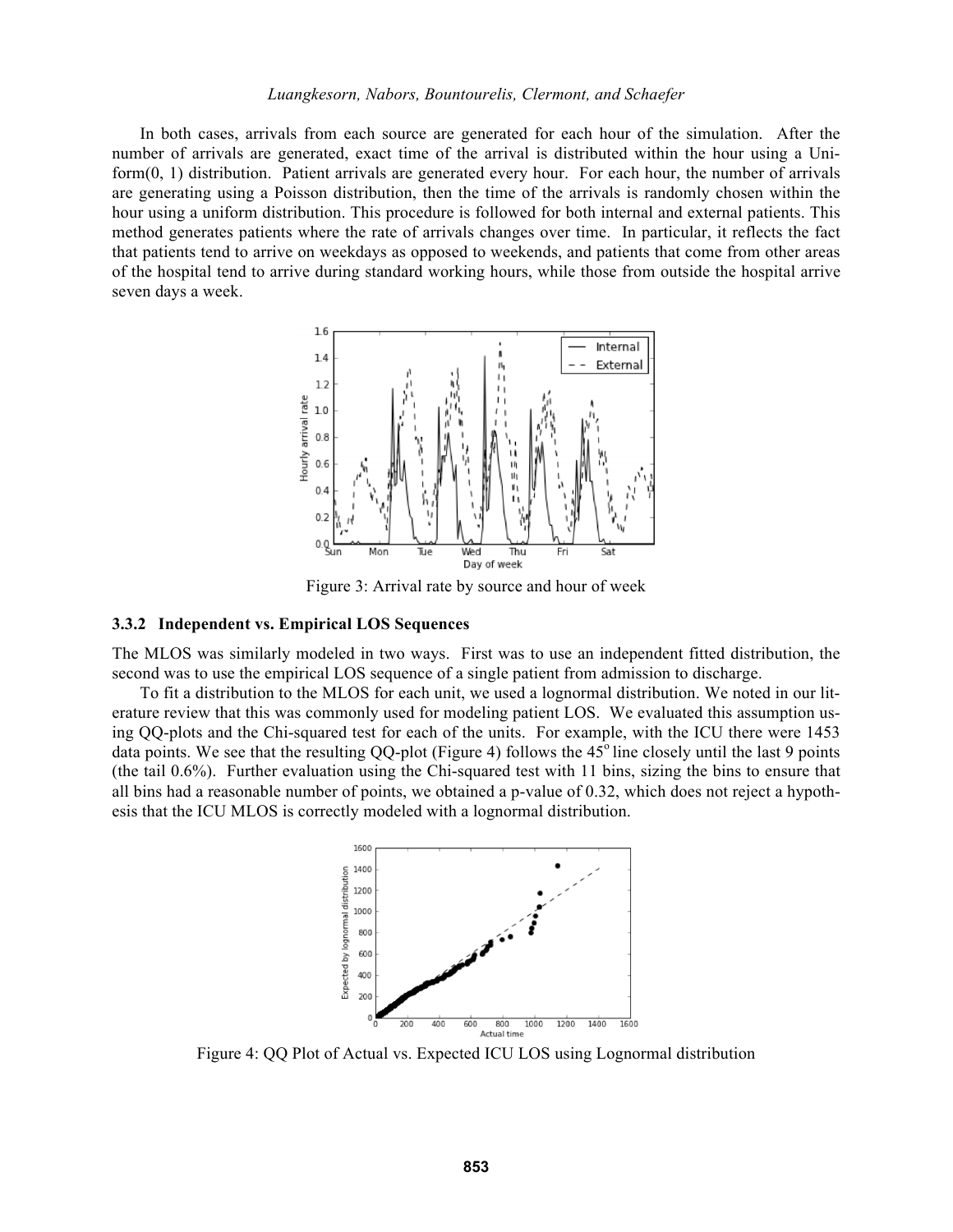The second method is to use the empirical length of stay sequence. One of the chief benefits of using an empirical sequence of LOS is that this accounts for patterns of LOS across units for a given patient. This accounts for correlation as well as the fact that different treatment protocols will result in different LOS patterns.

 For every admission the simulation will use the historically experienced, or empirical, MLOS for each unit for a randomly selected patient from the same source. This allows for the simulation to incorporate any correlation that may exist between the MLOS in different units. Model SE will be used to examine the impact of considering empirical LOS to the base SI model, and model NE will be used to investigate the joint effects of non-stationary arrivals and empirical LOS.

### **4. SIMULATION STUDY**

The performance measure in this study is the total of blocking costs (Table 4) and diversion costs (Table 5). Blocking is calculated by determining the bed day cost for the medically indicated unit and the unit the patient is forced to stay in due to lack of space, and charging the prorated difference. Diversion costs are calculated based on a per incident basis, differentiated between primary care and critical care patients. We use values that are proportional to those found in our partner facility. (Bountourelis et al. 2011).

Table 4: Daily bed costs.

|        | Monitored | Non-monitored |
|--------|-----------|---------------|
| \$1200 |           |               |

Table 5: Diversion cost per incident in model.

| <b>Critical Care</b> | \$21,000 |
|----------------------|----------|
| Primary Care         | \$6,600  |

The simulation was pre-loaded with patients followed by a warmup period. The model was preloaded with a number of patients equal to the mean number of patients as calculated in the mean value analysis. For each patient, a random stay in the sequence of length of stay was drawn as the current step in the sequence. For that stay, a random fraction of the historical MLOS for that patient was drawn as the remaining time for the MLOS for that patient. After an eight week warmup period, the simulation was run for one year.

To determine the required number of replications, 25 replications were made of each of the four models. The total number of replications, *N,* was then determined so that for each of the four models the expected 95% confidence interval for total annual cost was within 10% of the average total annual cost as determined by the initial replications. Through this procedure we determined  $N = 232$ .

#### **4.1 Unit Utilization and Blocking**

While the standard metric for hospital bed use is occupancy (which corresponds to utilization), the statistic that directly relates to diversion and blocking is the probability a unit is full. The utilization and percent of time the unit was full for the four models is given in Table 6.

In Table 6 we see that for all four models, the observed utilization is the same across models. Note that if utilization was used as the performance measure for model validation, all models would have been validated. When looking at the probability the unit was full, this is different. This does show a difference across the models, in particular with the ICU. The stationary/independent model (SI) shows a lower period where the ICU is full than the other models. In particular, the models where arrivals are non-stationary (NI and NE) show the period the ICU is full to be a third larger than for model SI.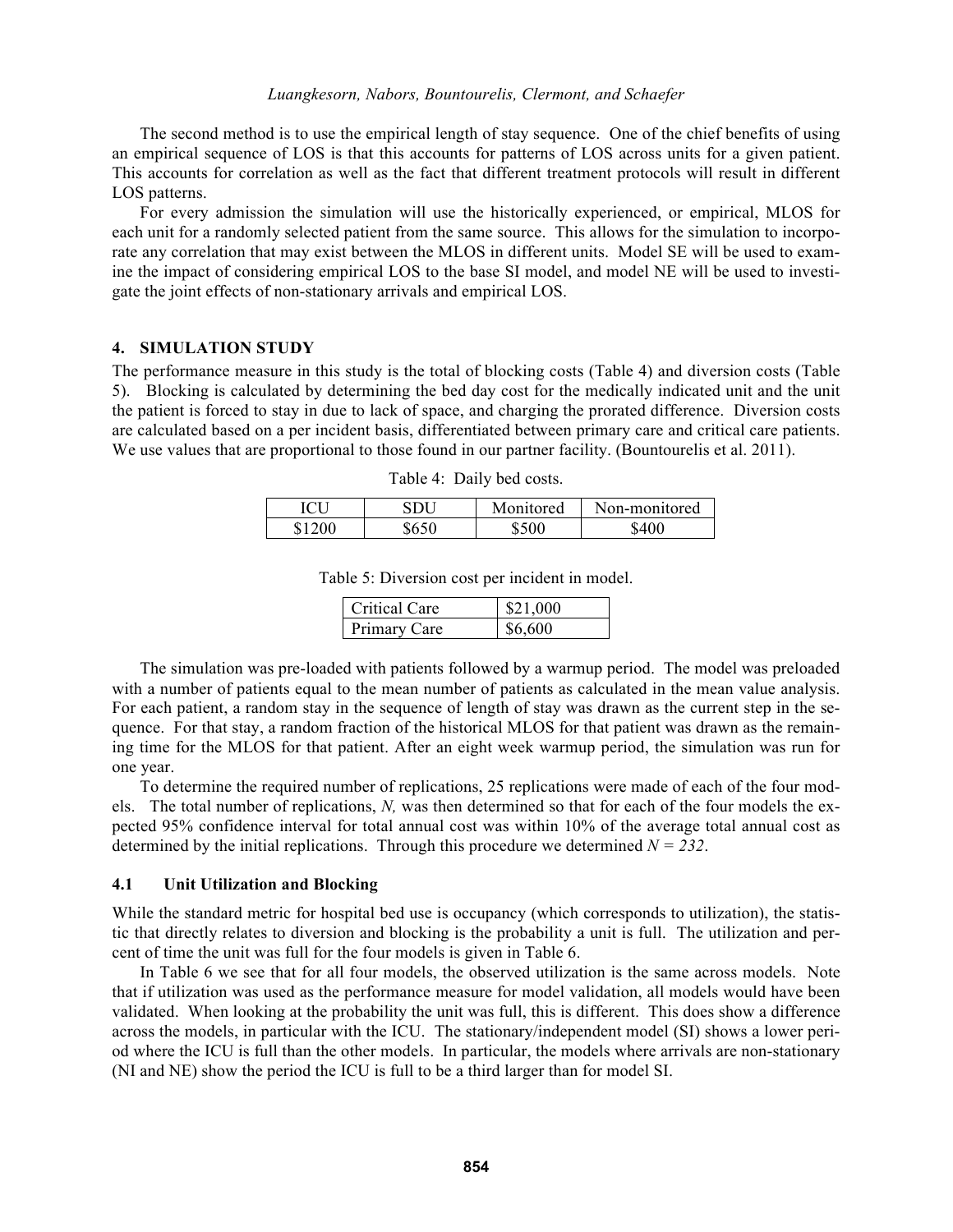| Model                                  | SI                           | SE                | NI                    | <b>NE</b>             |  |
|----------------------------------------|------------------------------|-------------------|-----------------------|-----------------------|--|
| Demand                                 | <b>Stationary</b>            | <b>Stationary</b> | <b>Non-stationary</b> | <b>Non-stationary</b> |  |
| LOS type                               | Independent                  | Empirical         | Independent           | Empirical             |  |
|                                        | <b>Utilization</b> (percent) |                   |                       |                       |  |
| ICU                                    | 63                           | 63                | 63                    | 63                    |  |
| <b>SDU</b>                             | 77                           | 76                | 77                    | 77                    |  |
| Monitored                              | 80                           | 81                | 80                    | 80                    |  |
| Non-monitored                          | 86                           | 83                | 86                    | 86                    |  |
| <b>Probability unit full (percent)</b> |                              |                   |                       |                       |  |
| ICU                                    | 0.63                         | 0.67              | 0.84                  | 0.80                  |  |
| <b>SDU</b>                             | 33.7                         | 30.1              | 33.6                  | 29.9                  |  |
| Monitored                              | 18.8                         | 19.7              | 20.7                  | 21.1                  |  |
| Non-monitored                          | 17.0                         | 11.7              | 20.1                  | 14.1                  |  |

Table 6: Unit performance measures

## **4.2 Costs Due to Diversion and Blocking**

The difference in the percent of time the unit is full translates into costs from diversion or blocking when arrivals observe full units. Using notional costs with this model leads to results as shown in Table **7**.

| Model                        | <b>SI</b>         | <b>SE</b>         | NI             | <b>NE</b>             |
|------------------------------|-------------------|-------------------|----------------|-----------------------|
| Demand                       | <b>Stationary</b> | <b>Stationary</b> | Non-stationary | <b>Non-stationary</b> |
| LOS type                     | Independent       | Empirical         | Independent    | Empirical             |
| <b>Annual diversions</b>     |                   |                   |                |                       |
| Critical<br>Diver-<br>sion   | 9.3               | 10.0              | 14.2           | 13.2                  |
| Diver-<br>Primary<br>sion    | 0.98              | 1.0               | 2.8            | 2.2                   |
| <b>Annual blocking costs</b> |                   |                   |                |                       |
| <b>Blocking Cost</b>         | 42,700            | 113,000           | 60,500         | 114,000               |
| Diversion Cost               | 202,000           | 216,000           | 315,000        | 291,000               |
| <b>Total Cost</b>            | 244,000           | 330,000           | 375,000        | 405,000               |

Table 7: Annual Diversion and Blocking

Models SE, NI, and NE report significantly greater costs than model SI. While adding the effects of non-stationary arrivals has a greater effect than using empirical length of stay sequences, combining both yields higher reported costs. Compared to highest fidelity model (NE), the standard model which assumes stationary arrivals and independently derived length of stay (SI) underreports costs by 40%.

#### **5. DISCUSSION**

While models of health care capacity are typically based on average occupancy, the important metrics are measures of congestion, blocking and diversions. This has analogs in other fields such as using the stockout percentage in supply chains or loss functions in queuing service applications such as those applied to call centers. In supply chains and call centers, it is well understood that the appropriate performance metric of the system is the ability of the system to provide a service when required and this performance is then balanced against the costs to provide that capacity.

Using measures of congestion, the fact that in-hospital care arrivals and length of stay are not stationary or independent across units makes it necessary to use models that can explicitly represent these aspects of the system. The effect of non-stationarity is particularly pronounced.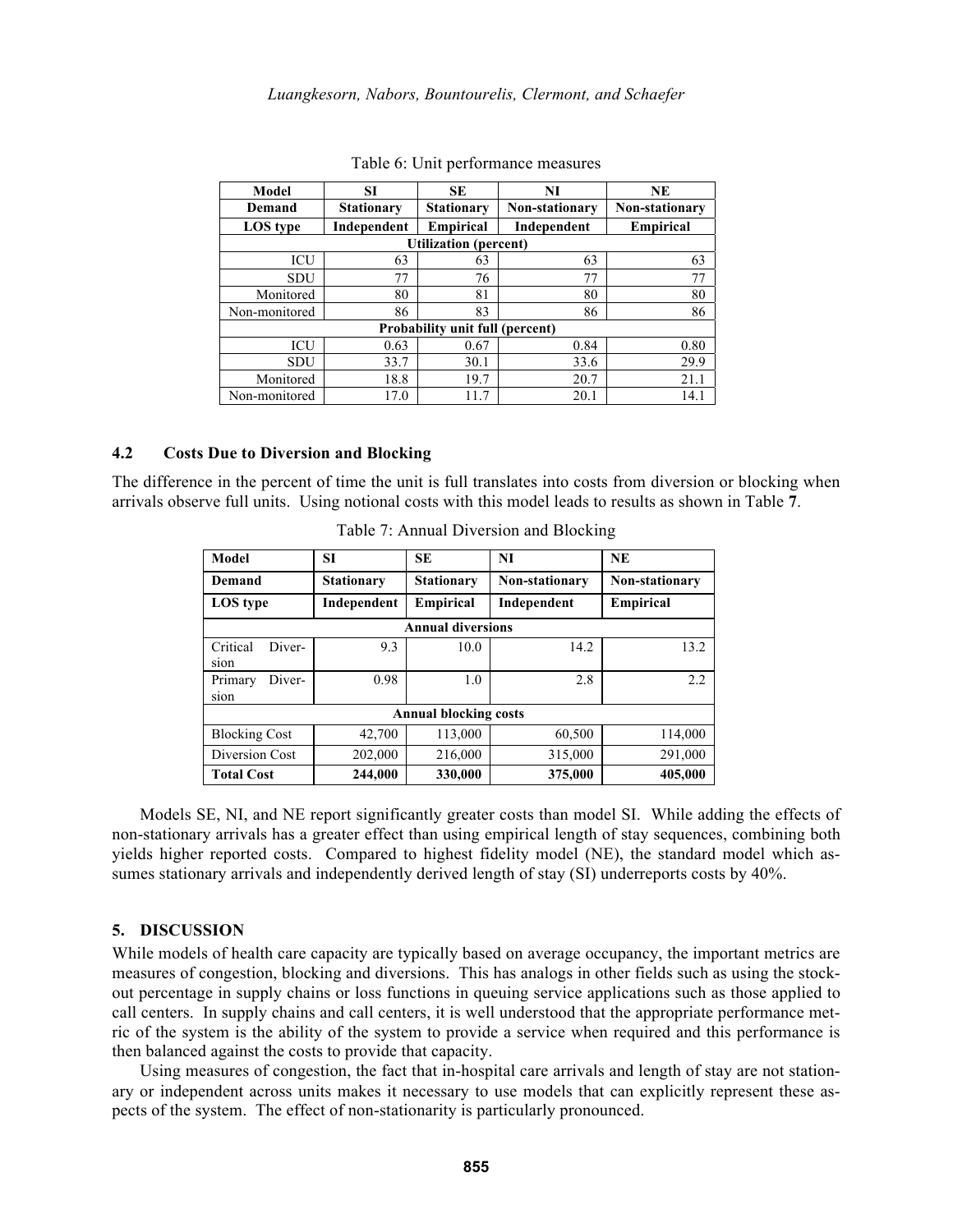### **6. CONCLUSION**

As modelers, we have a desire to use models that are as simple as possible. Banks and Chwif (2010) admonish, "Keep the model simple, but not too simple. Make the model complex, but not too complex." While most health care capacity analysis is based on average performance based statistics such as utilization or occupancy, these statistics do not provide indication about the facility ability to provide services to patients. As observed in other areas where the performance measure of interest is service, the performance measures of interest should be based on the ability of the system to provide that service, in this case patient blocking and diversions. This work benefited greatly from our partner facility beginning to collect transfer request data in electronic form shortly before the beginning of this project. Previously, like many other facilities, this information was not retained after the transfer was completed.

For system performance, it is important to identify significant sources of variation and include them in the model. In particular, the variation in arrivals over the course of a week and the fact that patient length of stays are not independent can lead to significant changes in the observed congestion.

We are currently applying the concepts presented here in a more detailed model of our partner facility with a goal of informing capacity decisions. Through these more detailed models, we will also further examine the effects of non-stationary and correlated LOS on congestion.

## **ACKNOWLEDGEMENTS**

This work was supported by the Department of Veterans Affairs (VA), Veterans Health Administration, VA Pittsburgh Healthcare System (VAPHS) Veterans Engineering Resource Center (VERC). The authors would like to thank the staff of the VAPHS and the VERC for their assistance and feedback including Robert Monte and Matt Jenkins. This work has also benefited from the comments of anonymous reviewers. The contents of this document do not represent the views of the Department of Veterans Affairs or the United States Government.

### **REFERENCES**

- Banks, Jerry, and L Chwif. 2010. "Warnings About Simulation." *Journal of Simulation* 5 (November): 279–291. doi:10.1057/jos.2010.24.
- Bazzoli, Gloria J., Linda R. Brewster, Jessica H. May, and Sylvia Kuo. 2006. "The Transition from Excess Capacity to Strained Capacity in U.S. Hospitals." *The Milbank Quarterly* 84 (2): pp. 273– 304.
- Bekker, R., and A.M. de Bruin. 2010. "Time-dependent Analysis for Refused Admissions in Clinical Wards." *Annals of Operations Research* 178 (1): 45–65. doi:10.1007/s10479-009-0570-z.
- Bountourelis, Theologos, K. Louis Luangkesorn, Spencer Nabors, Gilles Clermont, Andrew J. Schaefer, and Lisa Maillart. 2011. "Development and Validation of a Large Scale ICU Simulation Model with Blocking." In *Proceedings of the 2011 Winter Simulation Conference*. Phoenix, Arizona, United States.
- Brailsford, S.C., P.R. Harper, B. Patel, and M. Pitt. 2009. "An Analysis of the Academic Literature on Simulation and Modelling in Health Care." *Journal of Simulation* 3: 130–140.
- Brennan, Michael J., and Eduardo S. Schwartz. 1985. "Evaluating Natural Resource Investments." *The Journal of Business* 58 (2) (April 1): 135–157.
- Carter, M., and J. Blake. 2005. "Using Simulation in an Acute-care Hospital: Easier Said Than Done." *Operations Research & Management Science* 70, Part 2: 191–215.
- Cochran, J.K., and A. Bharti. 2006. "Stochastic Bed Balancing of an Obstetrics Hospital." *Health Care Manage Sci* 9: 31–45.
- Costa, A. X., S. A. Ridley, A. K. Shahani, P. R. Harper, V. De Senna, and M. S. Nielsen. 2003. "Mathematical Modelling and Simulation for Planning Critical Care Capacity." *Anaesthesia* 58: 320– 327.
- Green, Linda V. 2002. "How Many Hospital Beds?" *Inquiry* 39 (4): 400–412.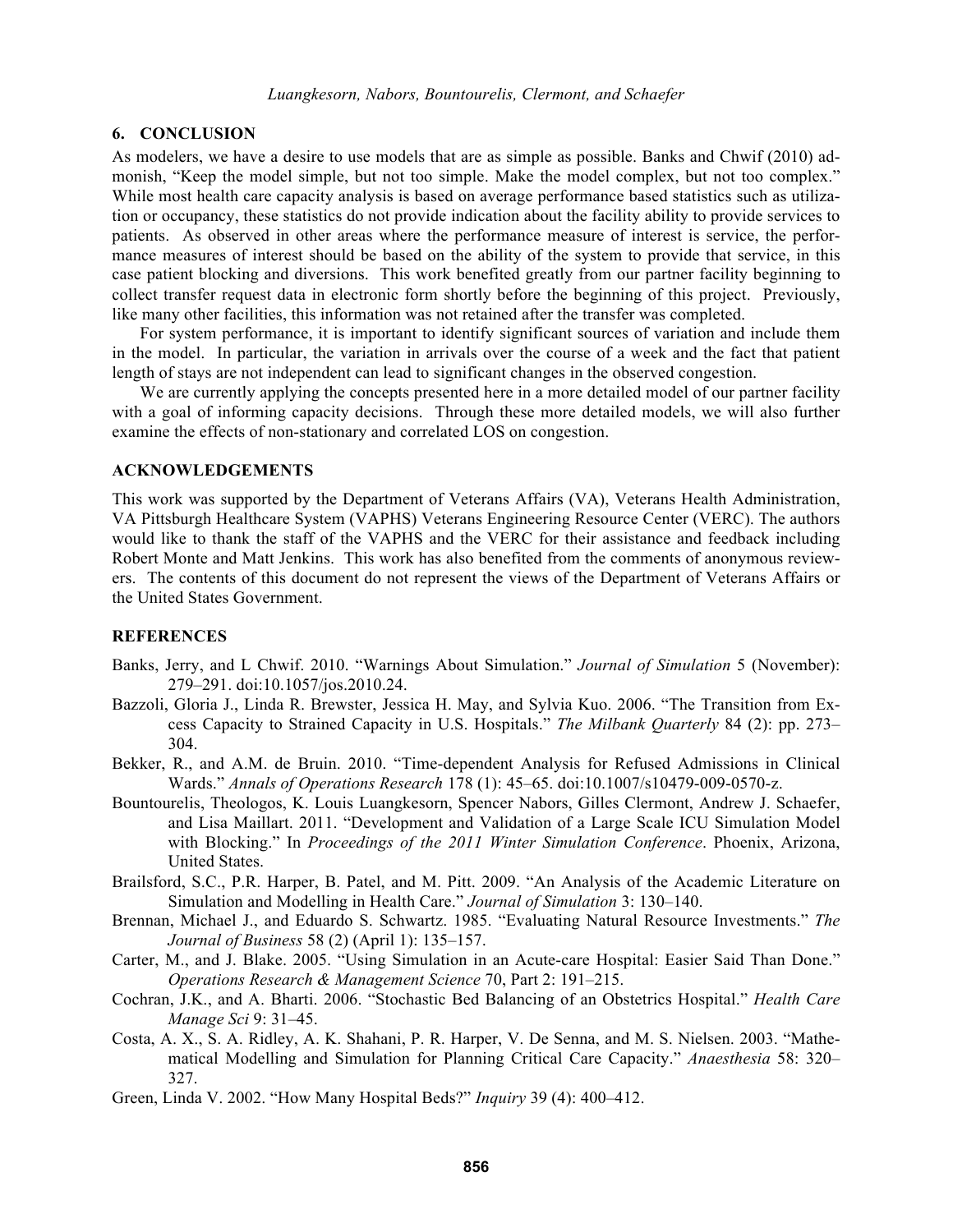- Griffiths, J. D., N. Price-Lloyd, M. Smithies, and J. Williams. 2006. "A Queueing Model of Activities in an Intensive Care Unit." *IMA Journal of Management Mathematics* 17: 277–288.
- Harper, P. R., and A. K. Shahani. 2002a. "Modelling for the Planning and Management of Bed Capacities in Hospitals." *The Journal of the Operational Research Society* 53, No. 1: 11–18.
- Harper, P.R., and A.K. Shahani. 2002b. "Modelling for the Planning and Management of Bed Capacities in Hospitals." *Journal of the Operational Research Society* 53: 11–18.
- Katsaliaki, K, and N Mustafee. 2010. "Applications of Simulation Within the Healthcare Context." *Journal of the Operational Research Society* 62 (8) (October 13): 1431–1451. doi:10.1057/jors.2010.20.
- Kim, S. C., I. Horowitz, K. K. Young, and T. A. Buckley. 1999. "Analysis of Capacity Management of the Intensive Care Unit in a Hospital." *European Journal of Operational Research* 115: 36–46.
- Kolker, Alexander. 2009. "Process Modeling of ICU Patient Flow: Effect of Daily Load Leveling of Elective Surgeries on ICU Diversion." *Journal of Medical Systems* 33 (1): 27–40. doi:10.1007/s10916-008-9161-9.
- Lee, Hau L., V. Padmanabhan, and Seungjin Whang. 1997. "Information Distortion in a Supply Chain: The Bullwhip Effect." *Management Science* 43 (4) (April 1): 546–558.
- van Lent, Wineke AM, Peter VanBerkel, and Wim H van Harten. 2012. "A Review on the Relation Between Simulation and Improvement in Hospitals." *BMC Medical Informatics and Decision Making* 12 (1) (March 14): 18. doi:10.1186/1472-6947-12-18.
- Litvak, N., M. van Rijsbergen, R.J. Boucherie, and M. van Houdenhoven. 2008. "Managing the Overflow of Intensive Care Patients." *European Journal of Operational Research* 185: 998–1010.
- Lowery, J. C. 1993. "Multi-hospital Validation of Critical Care Simulation Model." *Proceedings of the 1993 Winter Simulation Conference*. WSC '93: 1207–1215.
- Lowery, J.C. 1992. "Simulation of a Hospital Surgical Suite and Critical Care Area." In *Proceedings of the 1992 Winter Simulation Conference*, 1071–78. WSC '92.
- McManus, Michael L., Michael C. Long, Abbot Cooper, and Eugene Litvak. 2004. "Queuing Theory Accurately Models the Need for Critical Care Resources." *Anesthesiology* 100 (5) (May): 1271– 1276.
- Rauner, Marion Sabine, Achim Zeiles, Michaela-Maria Schaffhauser-Linzatti, and Kurt Hornik. 2003. "Modelling the Effects of the Austrian Inpatient Reimbursement System on Length-of-stay Distributions." *OR Spectrum* 25 (2): 183–206. doi:10.1007/s00291-003-0120-z.
- Ridge, J.C., S.K. Jones, M.S. Nielsen, and A.K. Shahani. 1998. "Capacity Planning for Intensive Care Units." *European Journal of Operational Research* 105: 346–355.
- Shahani, A.K., S.A. Ridley, and M.S. Nielsen. 2008. "Modelling Patient Flows as an Aid to Decision Making for Critical Care Capacities and Organisation." *Anesthesia* 63 (10): 1074 – 80.
- Tonor, Eric, and Richard E. Waldhorn. 2010. *The Next Challenge in Healthcare Preparedness Catastrophic Health Events*. Center for Biosecurity of UPMC. http://www.upmcbiosecurity.org/website/resources/publications/2010/2010-01-29-prepreport.html.
- Vassilacopoulos, G. 1985. "A Simulation Model for Bed Allocation to Hospital Inpatient Departments." *Simulation* 45, No. 5: 233–241.
- Vignaux, Tony, Klaus Muller, and Bob Helmbold. 2012. "SimPy Manual V2.3." http://simpy.sourceforge.net/.
- Williams, S.V. 1983. "How Many Critical Care Beds Are Enough?" *Critical Care Medicine* 11 (6): 412– 416.
- Wilson, J. C. Tunnicliffe. 1981. "Implementation of Computer Simulation Projects in Health Care." *The Journal of the Operational Research Society* 32 (9): 825–832. doi:10.2307/2581399.